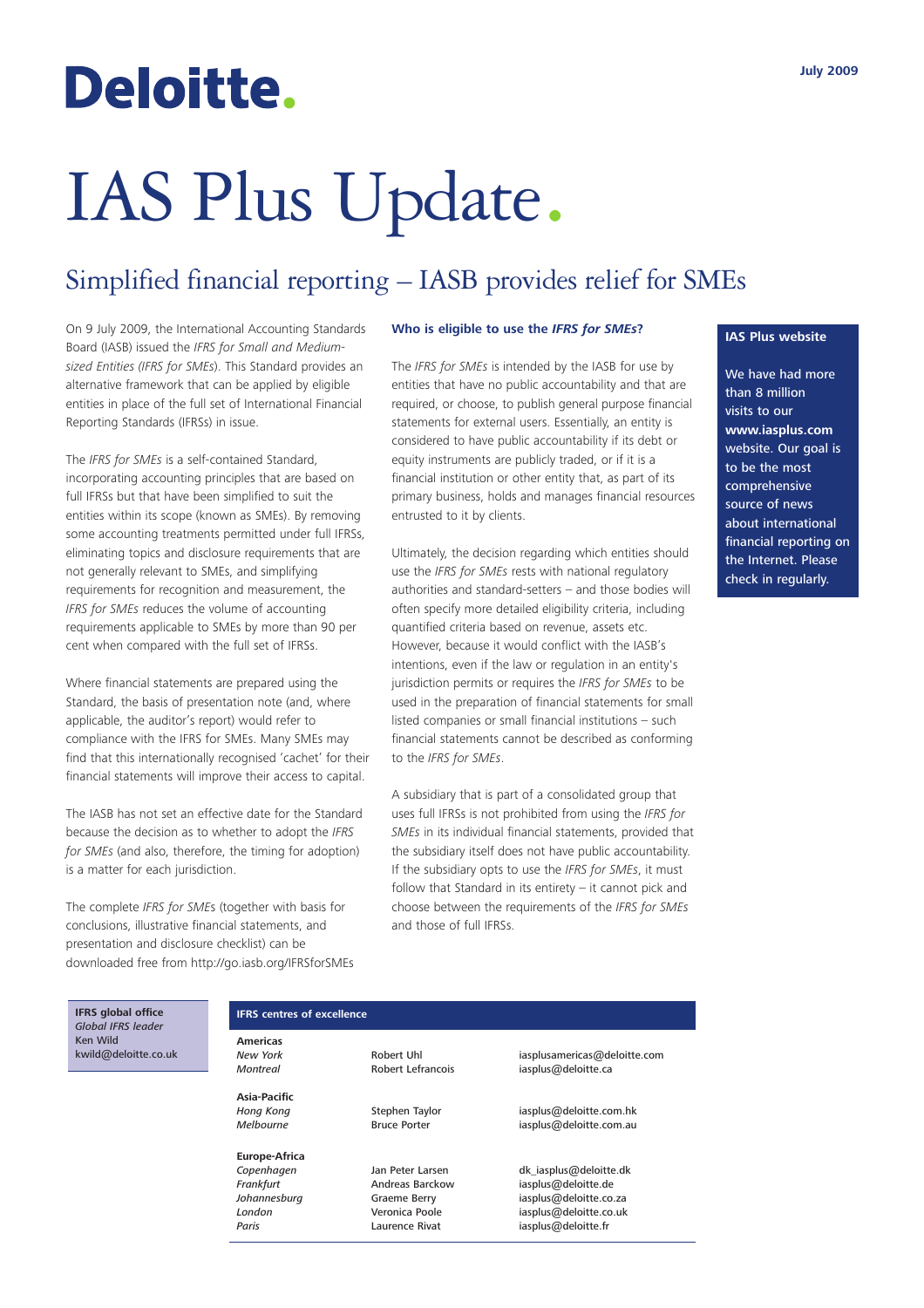#### **Key features of the** *IFRS for SMEs*

The *IFRS for SMEs* is a self-contained set of accounting principles that are based on full IFRSs, but that have been simplified to the extent suitable for SMEs. The Standard has been organised by topic to make it more like a reference manual – intended by the IASB to be more user-friendly for SME preparers and users of SME financial statements.

The *IFRS for SMEs* and full IFRSs are separate and distinct frameworks. Entities that are eligible to apply the *IFRS for SMEs*, and that choose to do so, must apply that Standard in full (i.e. they are not permitted to 'mix and match' the requirements of the *IFRS for SME*s and full IFRSs).

The *IFRS for SMEs* includes requirements for the development and application of accounting policies in the absence of specific guidance on a particular subject. In particular, an entity may, but is not required to, consider the requirements and guidance in full IFRSs dealing with similar and related issues.

The following are the key simplifications made:

- some topics in IFRSs are omitted because they are not relevant to typical SMEs;
- some accounting policy treatments in full IFRSs are not allowed because a simplified method is available to SMEs;
- simplification of many of the recognition and measurement principles that are in full IFRSs;
- substantially fewer disclosures; and
- simplified language and explanations throughout.

The result of these simplifications is that the *IFRS for SMEs* is roughly 10 per cent the size of full IFRSs.

#### **Topics that have been omitted from the** *IFRS for SMEs*

The *IFRS for SMEs* does not address the following topics that are dealt with in full IFRSs, because these topics are not generally relevant to SMEs:

- earnings per share;
- interim financial reporting;
- segment reporting;
- insurance (because entities that issue insurance contracts will not be eligible to use the *IFRS for SMEs*); and
- assets held for sale.

#### **Accounting treatments disallowed under the** *IFRS for SMEs*

The *IFRS for SMEs* does not allow the following accounting treatments that are available under full IFRSs (generally because a simplified method is available to SMEs):

- the revaluation model for property, plant and equipment and intangible assets;
- proportionate consolidation for investments in jointlycontrolled entities;
- for investment property, measurement is driven by circumstances rather than allowing an accounting policy choice between the cost and fair value models. Under the *IFRS for SMEs*, if an entity can measure the fair value of an item of investment property reliably without undue cost or effort, it must use fair value. Otherwise cost is applied;
- various options for government grants permitted by IAS 20 *Accounting for Government Grants and Disclosure of Government Assistance*;
- capitalisation of borrowing costs;
- capitalisation of development costs; and
- deferral of actuarial gains and losses of defined benefit pension plans.

Regarding financial instruments, the Standard drops the 'available-for-sale' and 'held-to-maturity' categories of IAS 39, has no fair value option, and has simplified hedge accounting and derecognition requirements. However, there is a fallback that allows entities to choose to apply IAS 39 in its entirety instead of the financial instrument requirements in the *IFRS for SMEs*. This is the only fallback option to full IFRSs in the *IFRS for SMEs*. It is expected that most SMEs will not choose to apply IAS 39 due to the additional complexity.

#### **Recognition and measurement simplifications**

The *IFRS for SMEs* makes numerous simplifications to the recognition and measurement requirements in full IFRSs. For example:

- goodwill and other indefinite-life intangibles are amortised (over their useful lives, but if useful life cannot be reliably estimated, then use 10 years);
- a simplified calculation is allowed if measurement of defined benefit pension plan obligations using the projected unit credit method involves undue cost or effort;
- the cost model is permitted for investments in associates and joint ventures; and
- there are no special accounting requirements for assets held for sale.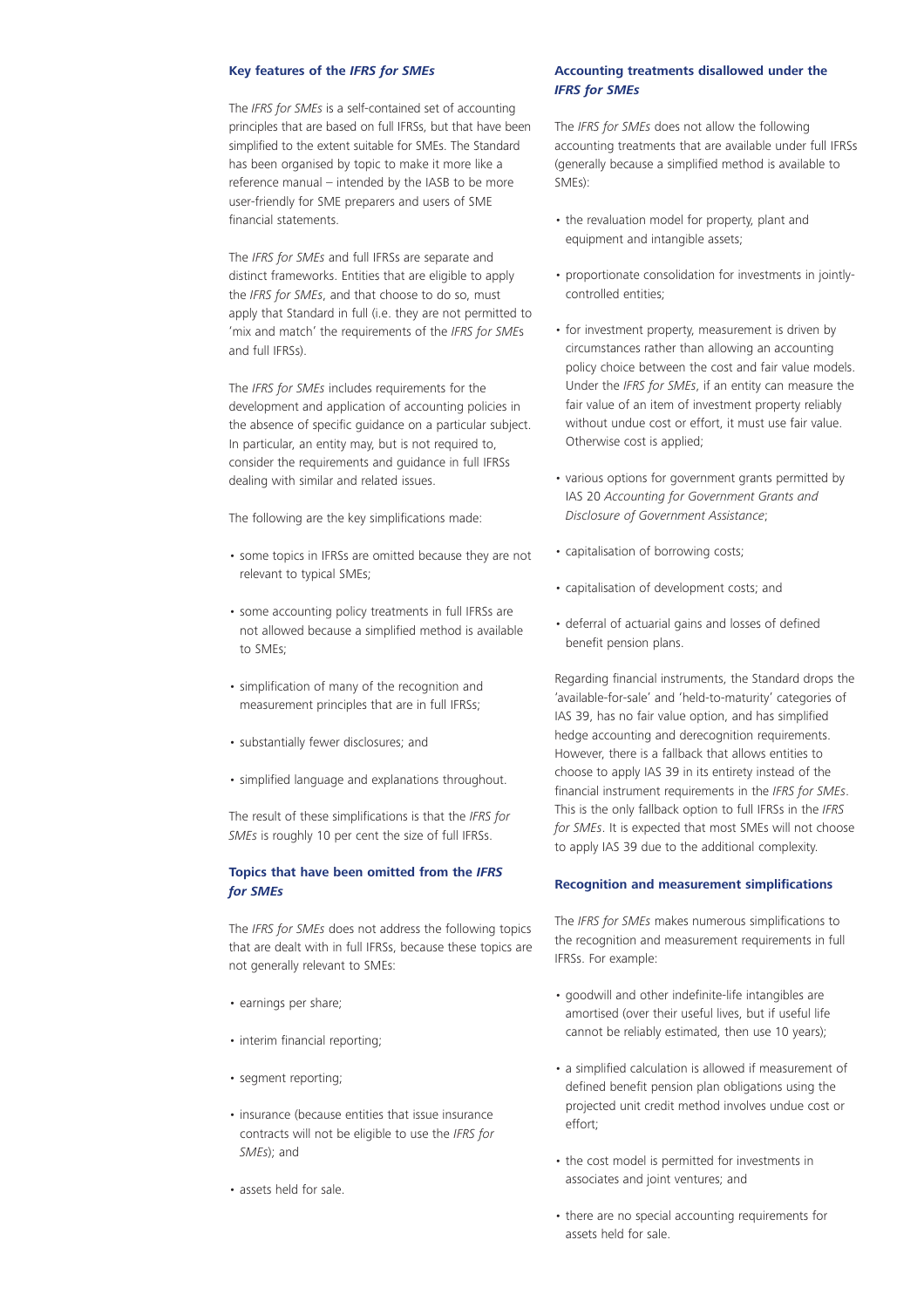The Appendix to this newsletter provides details of the most significant of these simplifications.

#### **Reductions in disclosure requirements**

The disclosure requirements in the *IFRS for SMEs* are substantially reduced when compared with those in full IFRSs. Disclosures required by full IFRSs have been omitted from the *IFRS for SMEs* for two principal reasons, i.e. either:

- they relate to topics or accounting policy options in full IFRSs that are omitted from the *IFRS for SMEs*, or they relate to recognition and measurement principles in full IFRSs that have been replaced by simplifications in the *IFRS for SMEs*; or
- they are not considered appropriate based on users' needs and/or cost-benefit considerations. For example, some disclosures in full IFRSs are more relevant to investment decisions in public capital markets than to the transactions and other events and conditions encountered by typical SMEs.

#### **Effective date and transition**

The effective date of the *IFRS for SMEs* will be determined in each jurisdiction that adopts it.

The Standard contains a section on transition which contains all of the exemptions in IFRS 1 *First-time Adoption of International Financial Reporting Standards* – with additional simplifications in relation to comparative information. IFRS 1 requires an entity's first IFRS financial statements to include at least one year of comparative information under IFRSs. The *IFRS for SMEs* provides some relief from this by including an 'impracticability' exemption. Similarly, it provides an impracticability exemption with respect to restating the opening statement of financial position.

#### **Additional guidance material**

To accompany the Standard, the IASB has produced implementation guidance consisting of illustrative financial statements and a presentation and disclosure checklist.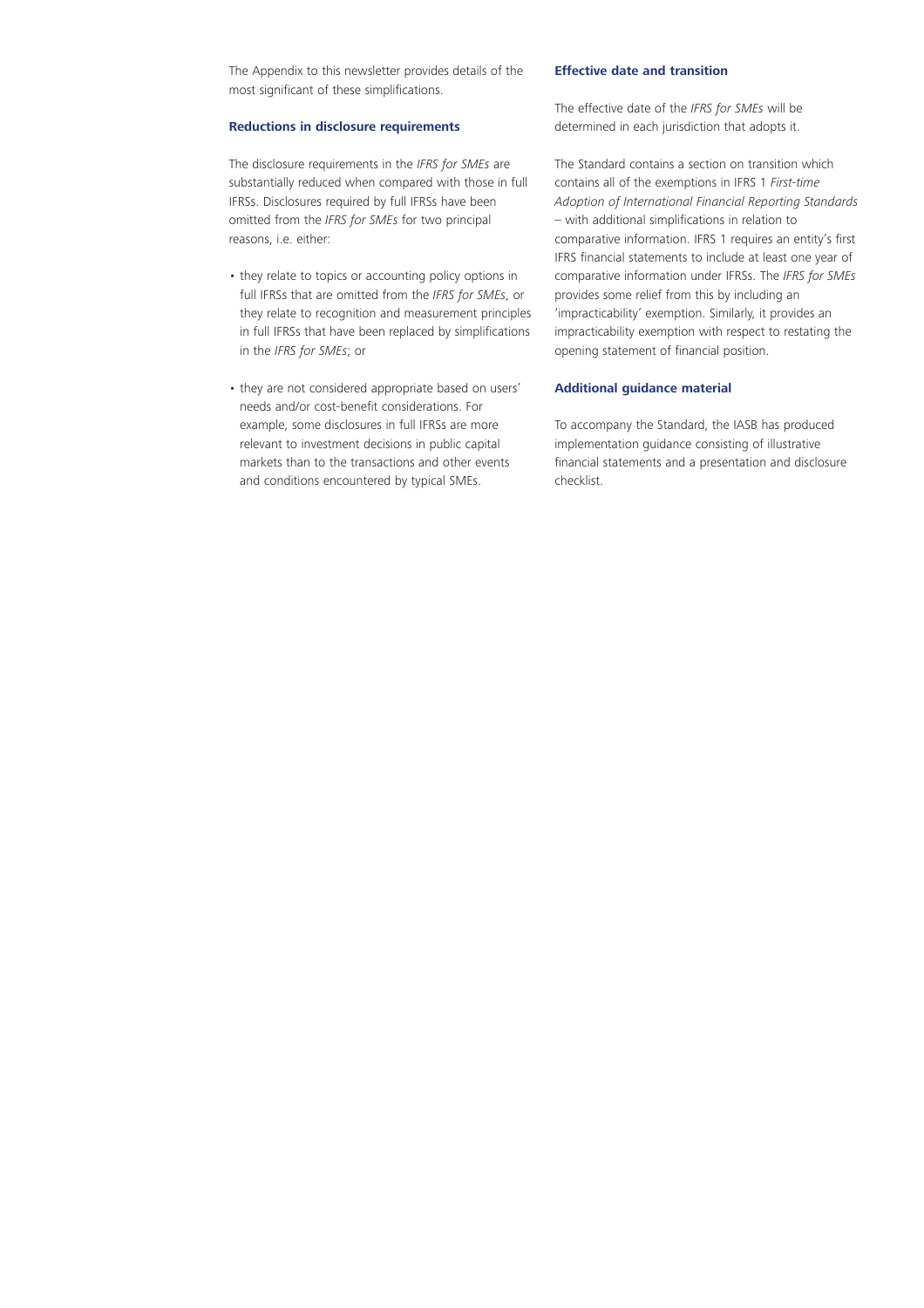## Appendix

#### *IFRS for SMEs* **recognition and measurement simplifications**

The main simplifications to the recognition and measurement principles in full IFRSs are:

#### • Financial instruments

- Financial instruments meeting specified criteria are measured at cost or amortised cost. All others are measured at fair value through profit or loss. This avoids the inherent complexities of classifying financial instruments into four categories, such as assessing management's intentions and dealing with 'tainting provisions'.
- The IFRS establishes a simple principle for derecognition. The 'pass-through' and 'continuing involvement' tests in full IFRSs are dropped.
- Hedge accounting requirements, including the detailed calculations, are simplified and tailored for SMEs.
- Goodwill and other indefinite-life intangible assets are always considered to have finite lives. Therefore, such assets are amortised over their estimated useful lives. If the useful life cannot be estimated, then the assets are amortised over 10 years. An impairment test is performed only if there is an indication of impairment (full IFRSs would require the test at least annually).
- Investments in associates and joint ventures can be measured at cost unless there is a published price quotation (when fair value must be used).
- All research and development costs, and borrowing costs, must be expensed.
- Residual value, useful life and depreciation method for items of property, plant and equipment, and amortisation period/method for intangible assets, only need to be reviewed if there is an indication they may have changed since the most recent annual reporting date (full IFRSs requires an annual review).

#### • Defined benefit plans

- All past service cost must be recognised immediately in profit or loss.
- All actuarial gains and losses must be recognised immediately either in profit of loss or other comprehensive income.
- An entity is only required to use the projected unit credit method to measure its defined benefit obligation and the related expense if it is possible to do so without undue cost or effort.
- Requirements for income tax follow the approach set out in the Board's exposure draft *Income Tax*, published in March 2009, which proposes a replacement for IAS 12 *Income Taxes*.
- There is no separate held-for-sale classification. Instead, holding an asset (or group of assets) for sale is an impairment indicator.
- Exchange differences recognised initially in other comprehensive income are not reclassified to profit or loss on disposal of the related investment. This eliminates the need for tracking such exchange gains or losses after initial recognition.
- The fair value through profit or loss model is required for **biological assets** only when fair value is readily determinable without undue cost or effort. Otherwise, SMEs follow the cost-depreciation-impairment model.
- The directors' best estimate of the fair value of an equity-settled share-based payment is used to measure the expense if observable market prices are not available.